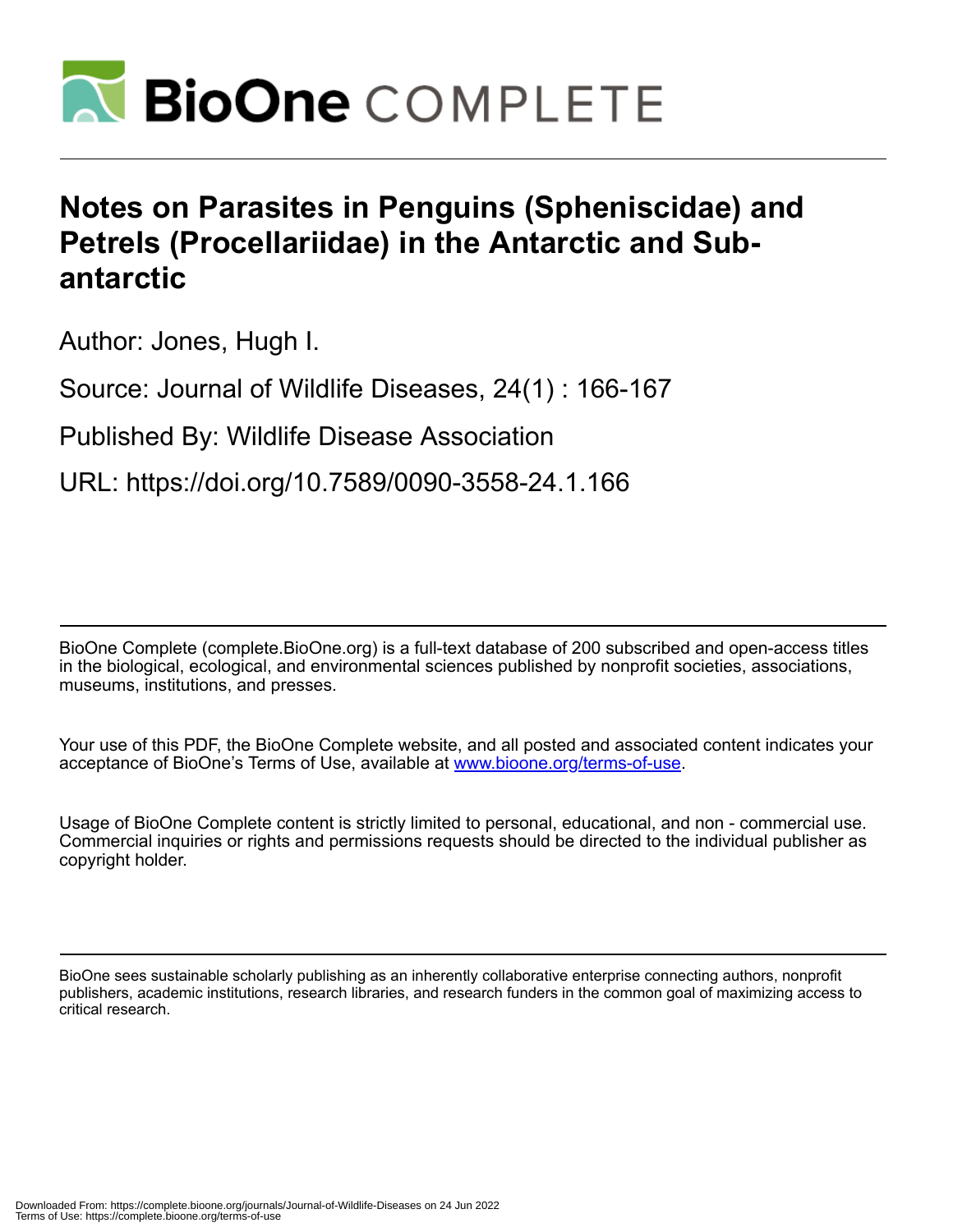## **Notes on Parasites in Penguins (Spheniscidae) and Petrels (Procellariidae) in the Antarctic and Sub-antarctic**

**Hugh I. Jones,** Zoology Department, University of Western Australia, Nedlands 6009, Western Australia

**ABSTRACT:** Blood smears were examined from 143 penguins of four species *(Aptenodytes patagonicus, Eudyptes chrysobophus, E. schiegeli,* and *Pygoscehis gentoo)* **from** Sub-antarctic Macquarie Island and Heard Island. No blood parasites were reported. The vectors of *Hepatozoon abbatrossi* (reported from three species of albatross) are probably shared by penguins, and it is suggested that the latter are not sus ceptible to infection with this protozoan. Cestodes of the genus *Tetrabothrius* were present in large numbers in the intestines of 17 Antarctic petrels **(** *Thabassoica an tarctica* ), and evidence is presented indicating that euphausiid crusta ceans may be intermediate hosts.

*Key words:* Antarctic, hematozoa, krill, penguins, Procellariiformes, *Tetrabothrius* spp.

This report presents the results of two parasitological studies on Antarctic and Sub-antarctic seabirds; one on the hematozoa of penguins, the other on the gastrointestinal helminths of petrels.

Blood was collected from 34 king pengums *(Aptenodytes patagonicus),* 28 royal penguins *(Eudyptes sch!ege!i)* and 15 Gentoo penguins *(Pygoscehis gentoo)* at Macquarie Island (54°30'S, 158°57'E) on 26-28 October 1982, and from eight king pengums and 12 Macaroni penguins *(Eudyptes chrysolophus)* **at** Heard Island (53°05'S, 73°30'E) on 10-20 November 1985. In addition, blood smears taken from 46 royal penguins on Macquarie Island in 1980 were examined. Blood was drawn from the brachial vein of each bird, a thin smear prepared, air dried, fixed in 100% methanol and subsequently stained with Giemsa. Smears were examined for between 20 and 30 min with an Olympus BA microscope using  $40 \times$  and  $100 \times$  objectives. Parasites were not seen.

Laird (1952) found no parasites in the blood of 121 penguins *(A. patagonicus, E. schiegehi, E. crestatus* and *P. gentoo)* from Macquarie Island, nor in the blood of 94 Adélie penguins *(P. adeliae)* from Cape

Royds (Laird, 1961). Becker and Holloway (1968) failed to find any blood parasites in 18 Adélie penguins, one emperor penguin *(A. forsteri),* 1 1 snow petrels *(Pagodroina nivea),* 17 south polar skuas *(Catharacta rnaccarmicki)* and one Wilson's petrel *(Oceanites oceanicus)* from McMurdo Sound and Hallett Station, and none were found in the blood of one chinstrap pengum *(P. antarctica),* 44 king penguins and 50 Gentoo penguins on South Georgia (Peirce and Prince, 1980). Laird (1961) attributed this lack of blood parasites to the absence of suitable vectors in the Antarctic, since penguins are susceptible to hematozoan infections in captivity in temperate climates.

However Peirce and Prince (1980) re corded a new species of hematozoan *(Hepatozoon albatrossi,* Eucoccida : Hepatozoidae) in the blood of three species of albatross (grey headed albatross, *Diomedea chrysostorna;* wandering albatross, *D. exu!ans;* and black browed albatross, *D. melanophris)* on South Georgia. They con sidered this parasite to have been locally transmitted, probably by the tick *Ixodes uriae* or by a species of mite. *Ixodes uriae* is widely distributed on polar birds, having been recorded from 45 host species (Block, 1984), and is particularly abundant on royal penguins (Murray and Vestjens, 1967). Mites are common inhabitants of nests, and fleas in the genus *Parapsy!lus* occur on many species of penguins and Procellariiformes throughout the Antarctic and Subantarctic (Dunnet, 1964).

The vector of *H. albatrossi* **is** probably shared by penguins and albatrosses. Therefore, the absence of this parasite in pengums suggests that these birds are not sus ceptible to infection.

Seventeen Antarctic petrels *(Thalassoica antarctica)* were taken at Prydz Bay